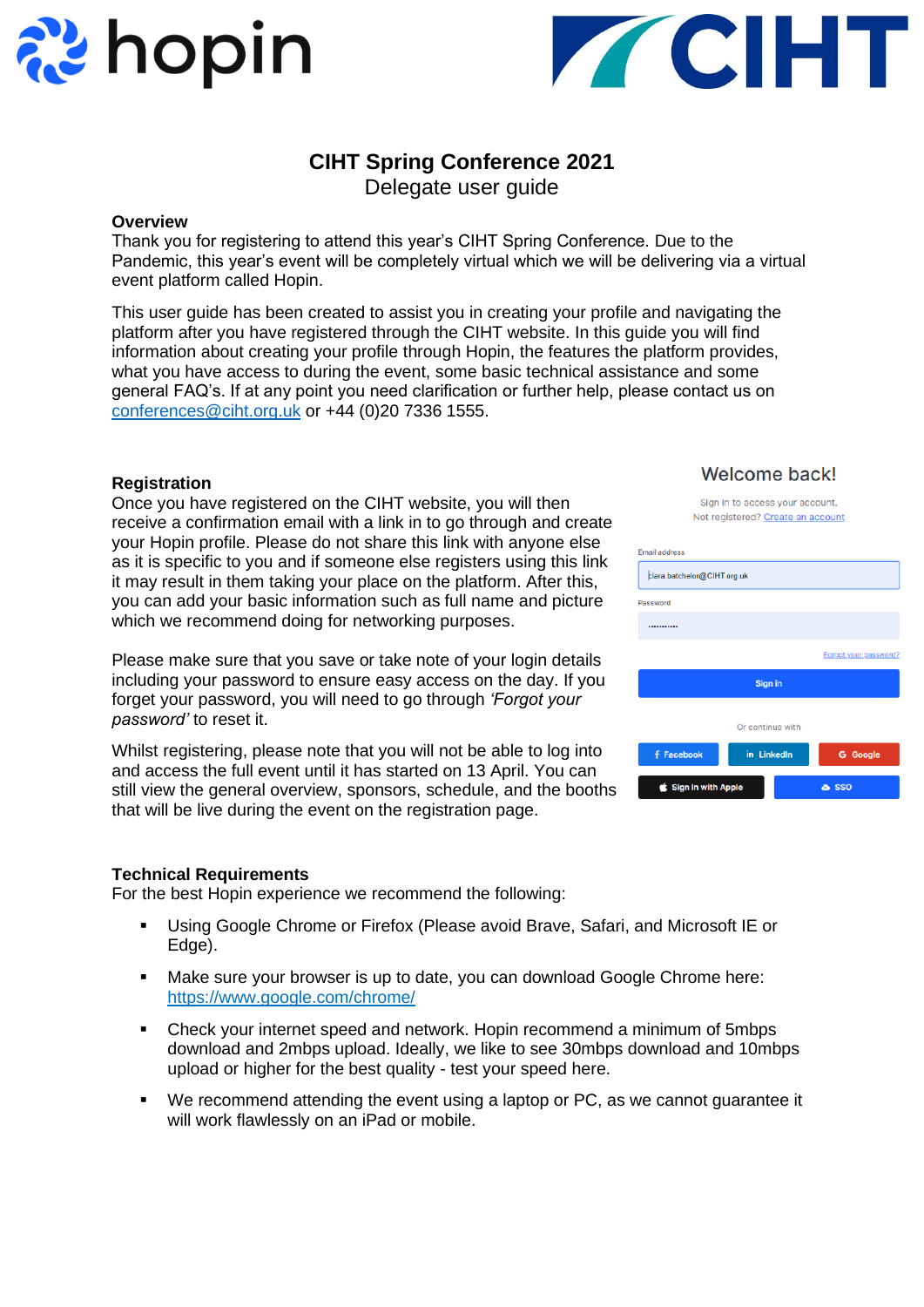



#### **Hopin Functions**



Reception

The Reception function is where you will land as soon as you log into the event on once the schedule has started. The Reception area is similar to when you arrive at an event and you step into the Reception area. You can find key information in here such as the schedule – you can add certain presentations and sessions taking place throughout the event into your diary from the schedule should you wish to set yourself reminders.



**Stage** 

The stage function is where the speaker presentations and Q&As will take place. You can check the schedule to see who will be speaking when and on what topic. When a speaker is presenting, the stage will be labelled as 'LIVE' in red.



Networking

The Networking function is where you can meet with other event attendees and participants in a 1-on-1 setting. You can meet with anyone for up to 30 minutes where you can discuss whatever you like. You will not have the option to select who you meet with, but this is a good way of meeting new people and dipping your toe just outside of your comfort zone. Once you click 'ready' on your screen, you will be teamed up with someone else in the networking area.

However, if you would rather stick with meeting people by selecting them personally, you can do this through the people function instead.



The Expo function is where you will find our 'Major Project Rooms' as well as our Conference Partners booths. You can view what the exhibitors have in their rooms as well as watch their presentations and chat with them as well.

Expo Please make sure you visit the exhibitors as they will undoubtedly have plenty of content of interest to you.

#### **LinkedIn Group**

We have created a closed LinkedIn community group which we would encourage all attendees to join. The group has been made to enable attendees to connect and network before and after the event takes place. It is called 'The Future [of Transportation –](https://www.linkedin.com/groups/9031946/) CIHT [Community Group'.](https://www.linkedin.com/groups/9031946/) When you request to join, the administrator will review and accept your request, but this may take a day or so.

# **FAQ's**

#### *Do I have to download something to run Hopin?*

No, Hopin runs in your browser. Just ensure you are using Google Chrome or Firefox for the best experience.

#### *Can I listen to the conference via phone?*

No, audio can only be heard through Hopin directly.